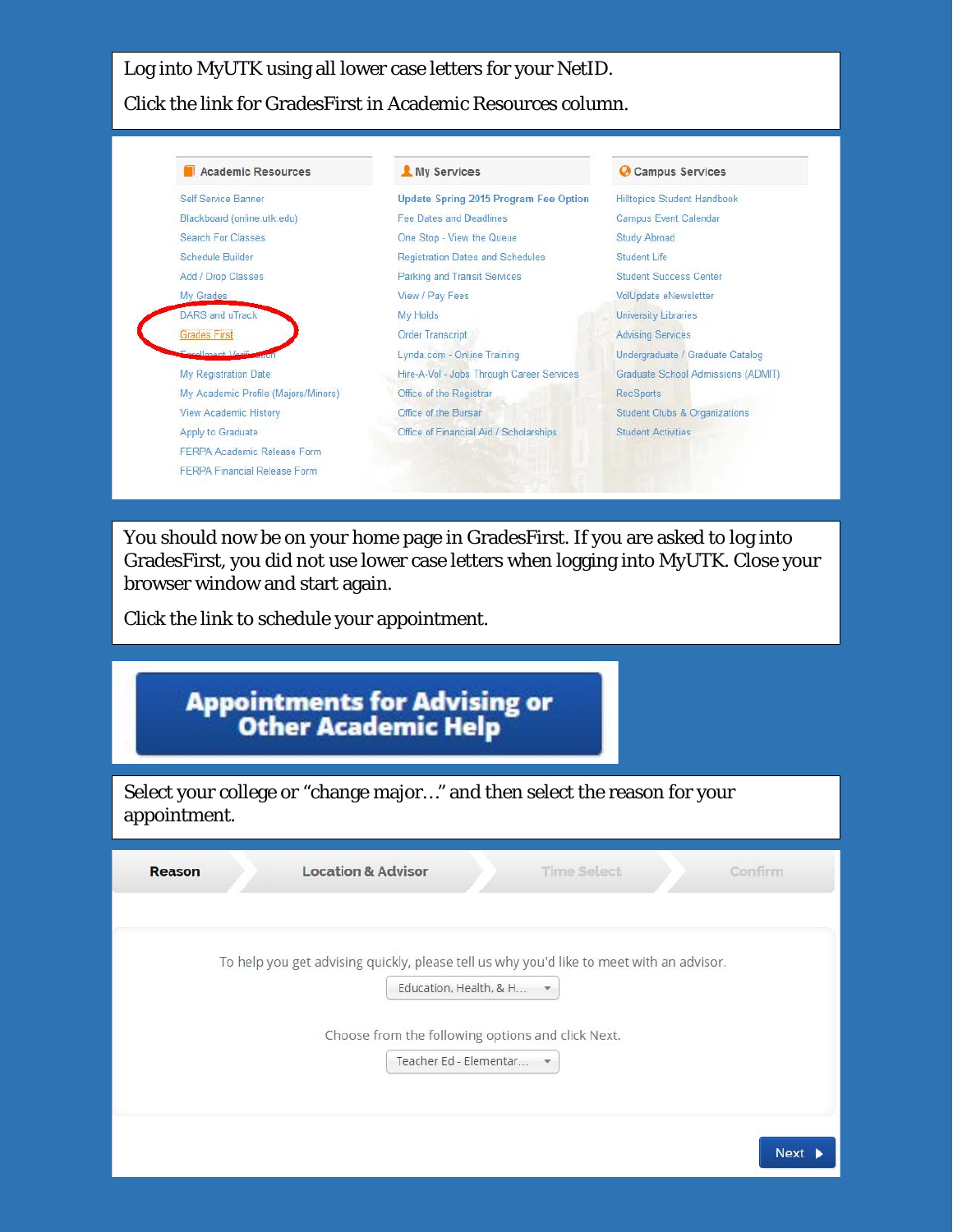Location will be pre-filled. Select your advisor and click NEXT button.

| Reason                                                                                          | <b>Location &amp; Advisor</b><br><b>Time Select</b><br>Confirm                                                                                                                                                                                                                                                                                                                                                                      |
|-------------------------------------------------------------------------------------------------|-------------------------------------------------------------------------------------------------------------------------------------------------------------------------------------------------------------------------------------------------------------------------------------------------------------------------------------------------------------------------------------------------------------------------------------|
|                                                                                                 | What location do you prefer?<br>Education, Health and<br>$\overline{\phantom{a}}$                                                                                                                                                                                                                                                                                                                                                   |
|                                                                                                 | Which advisor? You may select more than one.<br>If you don't have a preference, just click Next.<br>Emery, Lisa<br>$\times$                                                                                                                                                                                                                                                                                                         |
| Back                                                                                            | Next $\blacktriangleright$                                                                                                                                                                                                                                                                                                                                                                                                          |
| week.<br>Select specific time that suits your schedule.                                         | Select date and morning or afternoon times. May use arrows for next and previous                                                                                                                                                                                                                                                                                                                                                    |
| Reason<br>Mon, Nov 10<br><b>Morning</b><br>3 Available<br>prev week<br>Afternoon<br>3 Available | <b>Location &amp; Advisor</b><br><b>Time Select</b><br>Confirm<br><b>Appointment Times For The Week Of November 10</b><br>Wed, Nov 12<br>Thu, Nov 13<br>Tue, Nov 11<br>Fri, Nov 14<br><b>Morning</b><br><b>Morning</b><br>Morning<br><b>Morning</b><br>3 Available<br>1 Available<br>4 Available<br>N/A<br>next week<br>Afternoon<br>Afternoon<br>Afternoon<br>Afternoon<br>4 Available<br>2 Available<br>1 Available<br><b>N/A</b> |
| Back                                                                                            | Next                                                                                                                                                                                                                                                                                                                                                                                                                                |
| Tue, Nov 11<br>Close<br>12:00pm                                                                 | Once you have selected specific time, click NEXT<br>button.                                                                                                                                                                                                                                                                                                                                                                         |
| 2:30pm<br>3:00pm                                                                                |                                                                                                                                                                                                                                                                                                                                                                                                                                     |
| 3:30pm                                                                                          |                                                                                                                                                                                                                                                                                                                                                                                                                                     |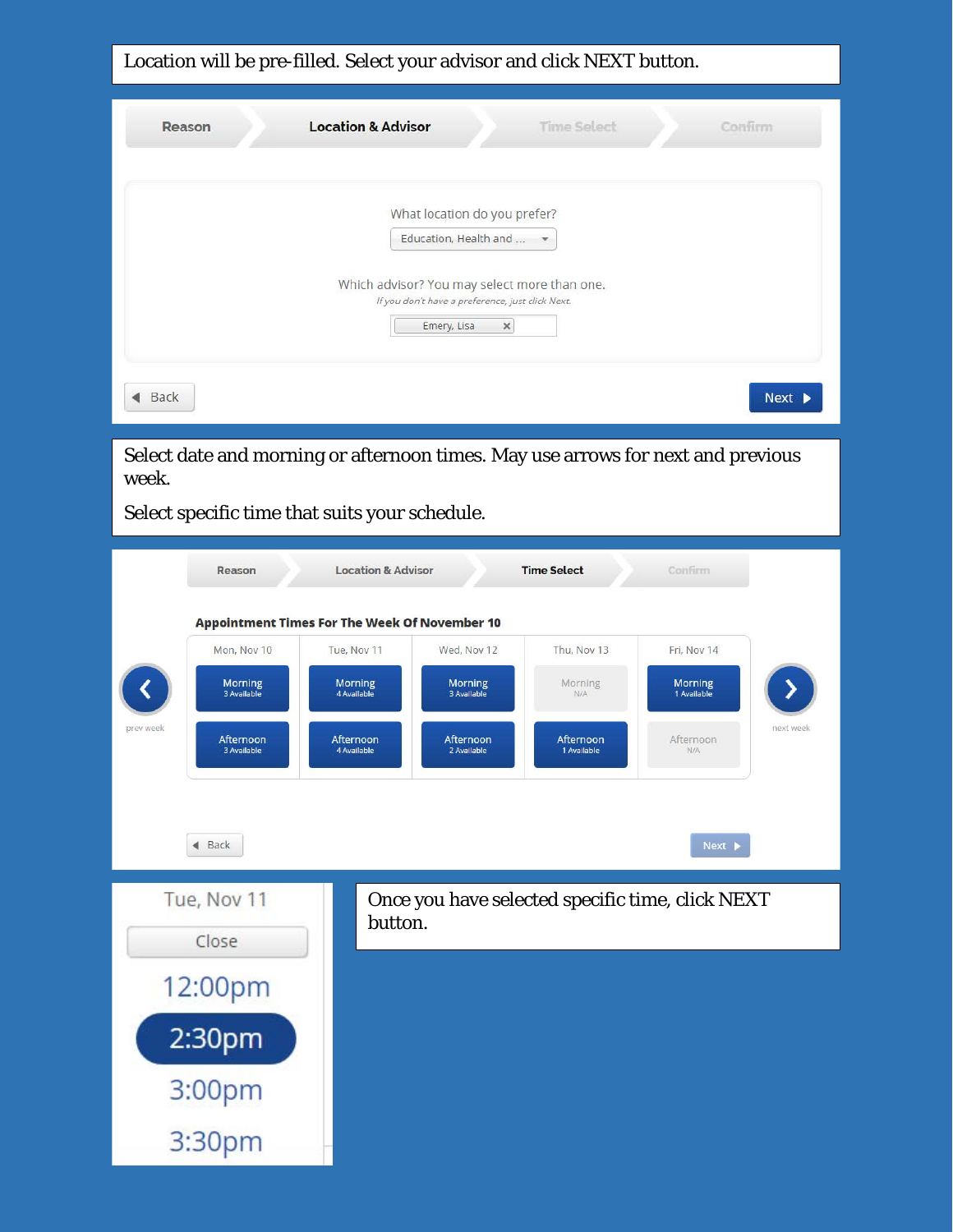| Write any notes you wish to your advisor in the comment box.<br>We recommend you select a reminder - Email and/or text.                          |                                                                                                                                           |  |  |  |
|--------------------------------------------------------------------------------------------------------------------------------------------------|-------------------------------------------------------------------------------------------------------------------------------------------|--|--|--|
| <b>Location &amp; Advisor</b><br>Reason<br>Your appointment has not been scheduled yet. Please review and click Confirm Appointment to complete. | <b>Time Select</b><br><b>Confirm</b>                                                                                                      |  |  |  |
| <b>Appointment Details</b><br>Who:<br>with<br>Lisa Emery<br>Why: Teacher Ed - Elementary Ed                                                      | When: Tuesday, November 11<br>$2:30pm - 3:00pm$<br>Where: Education, Health and Human Sciences<br>Advising - 332 Bailey Education Complex |  |  |  |
| Is there anything specific you would like to discuss with Lisa ?<br>I want to talk about study abroad as well as next semester<br>courses.       | Would you like to set a reminder?<br>Send Me an Email<br>Send Me a Text                                                                   |  |  |  |
| Back                                                                                                                                             | <b>Confirm Appointment</b>                                                                                                                |  |  |  |
| Would you like to set a reminder?<br>Send Me an Email<br>Send Me a Text<br>Email will be sent to<br>@tennessee.edu                               | When entering mobile number, you<br>may use dashes 865-555-1212, no<br>dashes 8655551212, or parentheses<br>$(865)$ 555-1212.             |  |  |  |
| Please provide your mobile number<br>8655551212                                                                                                  | Click confirm appointment.                                                                                                                |  |  |  |
|                                                                                                                                                  |                                                                                                                                           |  |  |  |
| To cancel and re-schedule your appointment, click on your calendar.                                                                              |                                                                                                                                           |  |  |  |
| Calendar<br>Conversations<br>Home                                                                                                                |                                                                                                                                           |  |  |  |
| Find your appointment and click on it to open.                                                                                                   |                                                                                                                                           |  |  |  |